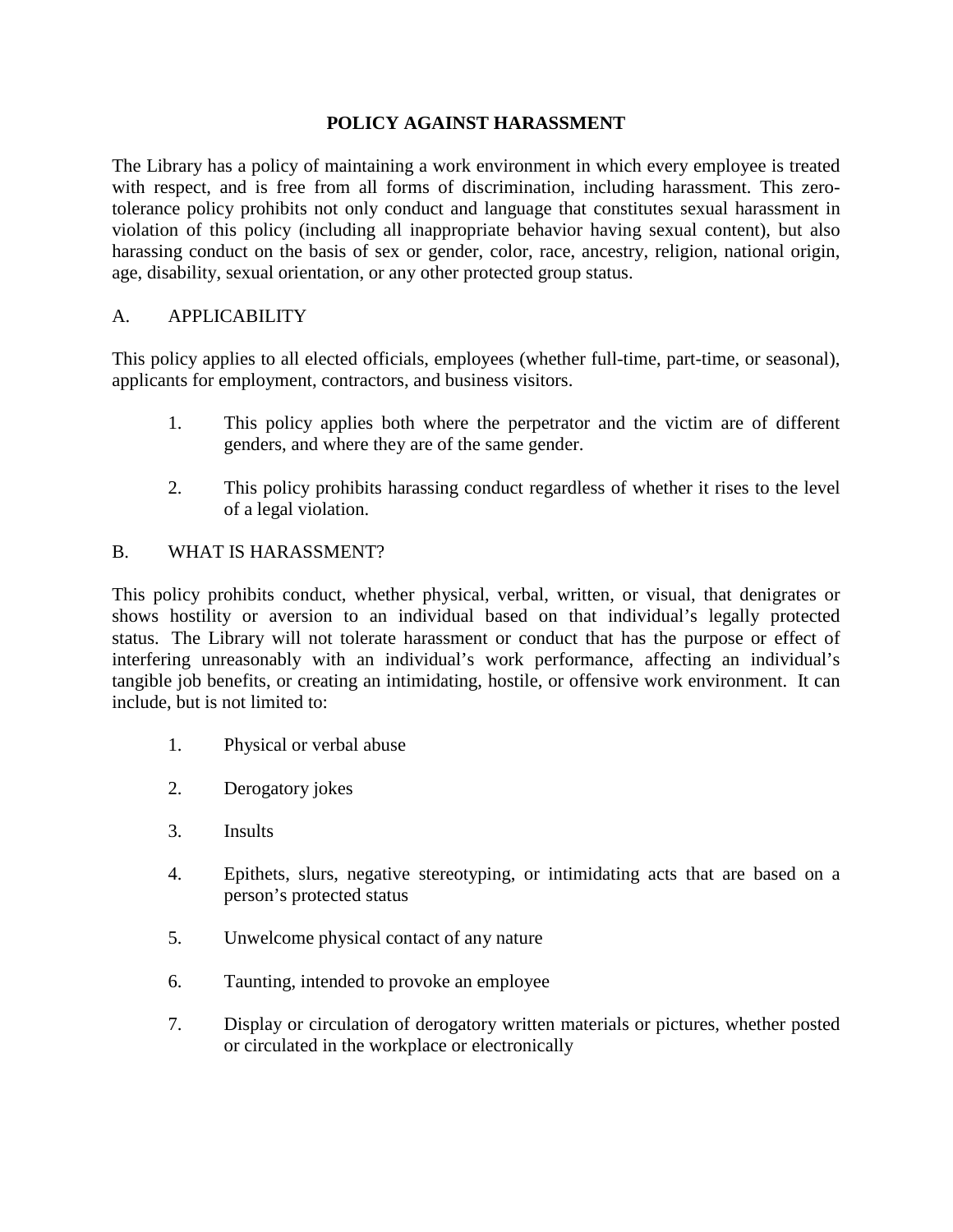8. Unfounded and unwarranted accusations intended to discredit or harm another employee

### C. SEXUAL HARASSMENT

Sexual advances, requests for sexual favors, or other verbal or physical conduct of a sexual nature are prohibited, and will not be tolerated, especially when submission to the conduct is an explicit or implicit term of employment, submission or rejection of the conduct is used as a basis for an employment decision, or when the conduct has the purpose or effect of creating a hostile, intimidating, or offensive work environment, or substantially interferes with an employee's work performance. A broad range of verbal and physical conduct is prohibited, including, but not limited to:

- 1. Engaging in favoritism or retaliation based on the granting or refusal of sexual conduct
- 2. Displaying "pin up" calendars, or sexual or discriminatory displays, whether electronic or physical, or otherwise having sexual or discriminatory publications, whether electronic or physical, in the workplace
- 3. Telling sexually oriented jokes
- 4. Making sexually oriented or suggestive remarks, gestures, noises, innuendo, or comments
- 5. Engaging in sexual teasing, including comments about sexual orientation
- 6. Subjecting another employee to unwelcome pressure for dates, or unwanted sexual advances
- 7. Intentional physical conduct, which is sexual in nature, such as touching, pinching, padding, grabbing, etc.
- 8. Physical assaults of a sexual nature, including rape or sexual battery

# D. EMPLOYEE RESPONSIBILITY AND REPORTING

1. Every employee is expected to avoid any behavior or conduct that could reasonably be interpreted as prohibited harassment under this policy. Employees are encouraged to inform others in the workplace whenever their conduct is unwelcome, offensive, inappropriate, or in poor taste. Employees are also expected to come forward with complaints about alleged problems, or violations, of this policy at any time, and before the alleged offending behavior becomes severe or pervasive. Complaints can include behavior that the employee experienced or observed. Complaints may be reported to one of the following: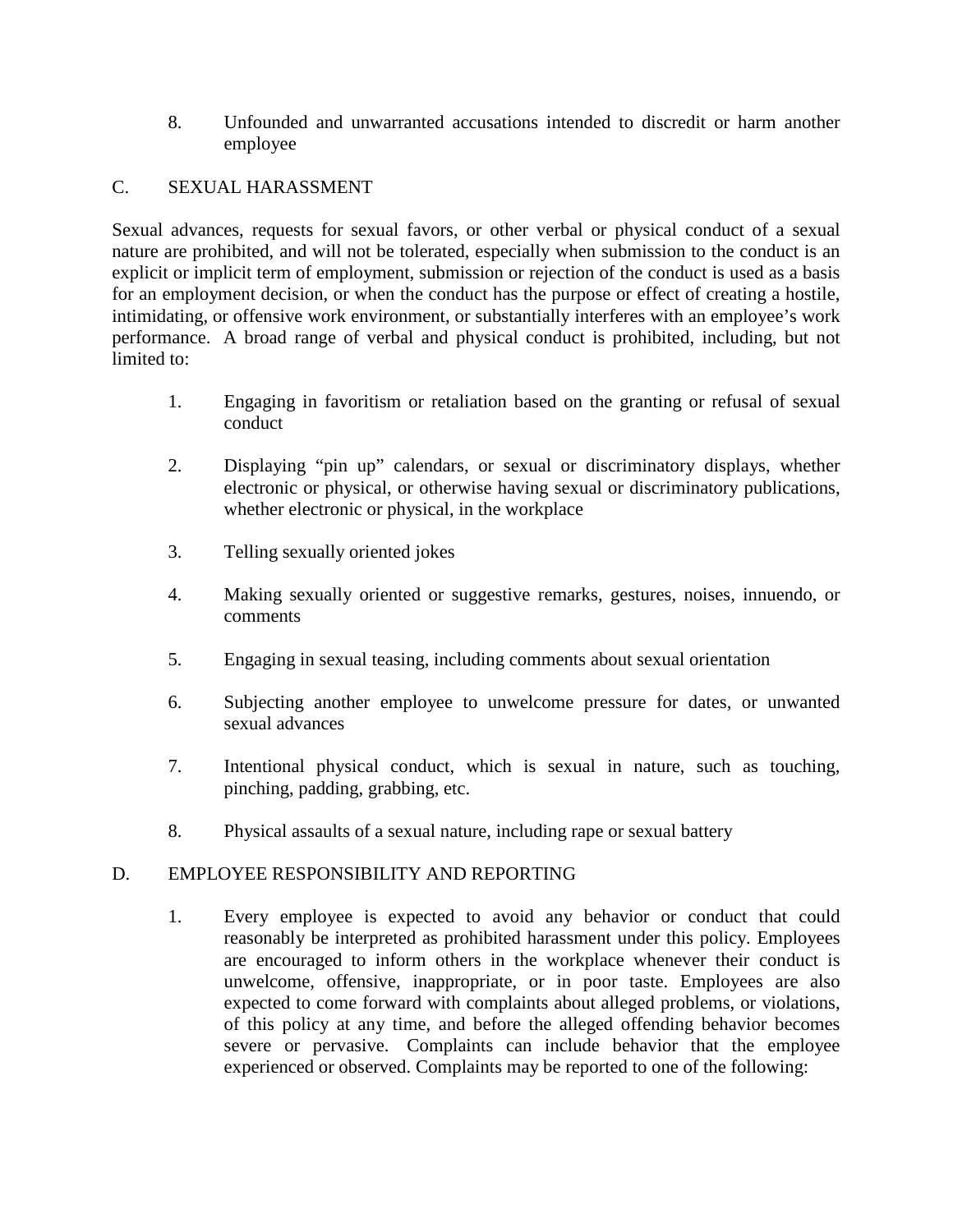- a) Library Director
- b) Any Trustee
- c) City of North Chicago Director of Human Resources
- 2. This policy does not require an employee to report conduct to the individual who is the target of the employee's complaint of harassing or discriminatory behavior.

### E. EMPLOYER RESPONSIBILITY AND REPORTING

- 1. The Library requires each supervisor to immediately report to the Director or a Trustee any complaint or observation of conduct which may violate this policy. The Director or Trustee shall then inform the Board of Trustees of such report.
- 2. No supervisor or manager has the authority to condition any tangible job benefit on an employee's acquiescence to any words or conduct that violate this policy, and any threats to do so must be reported immediately. If any employee believes that he or she has been deprived of a tangible job benefit (such as significant change of employment status, like discharge, demotion, or undesirable reassignment) because the employee has refused to cooperate with sexually offensive verbal or physical conduct, requests for sexual favors, or sexual advances, it must be reported to one of the people listed above.
- 3. All reports describing conduct inconsistent with this policy will be promptly investigated, and corrective action will be taken as determined by the Board of Trustees to be appropriate under the circumstances. The Library may take reasonable interim measures to stop harassing or discriminatory conduct while an investigation into the report takes place. Such measures do not preclude the Library from taking further appropriate action following the investigation, including discipline and discharge as is appropriate under the circumstances. The Library may discipline an employee for any inappropriate conduct discovered during an investigation, regardless of whether the conduct amounts to a violation of this policy. The Library will take corrective action in response to conduct by non-employees as it is appropriate under the circumstances.
- 4. In the interest of encouraging prompt reporting of inappropriate behavior, the Library considers all complaints under this policy confidential and expects everyone involved in the complaint or investigation to take reasonable steps to protect the privacy of the individuals involved. Absolute confidentiality cannot be guaranteed, however.
- 5. The Library encourages employees to use the above complaint procedure(s) to report and resolve the complaints of harassment or retaliation to promote immediate notice to the Library and prompt resolution of problems. However, employees may also file a charge of discrimination, in writing, with the Illinois